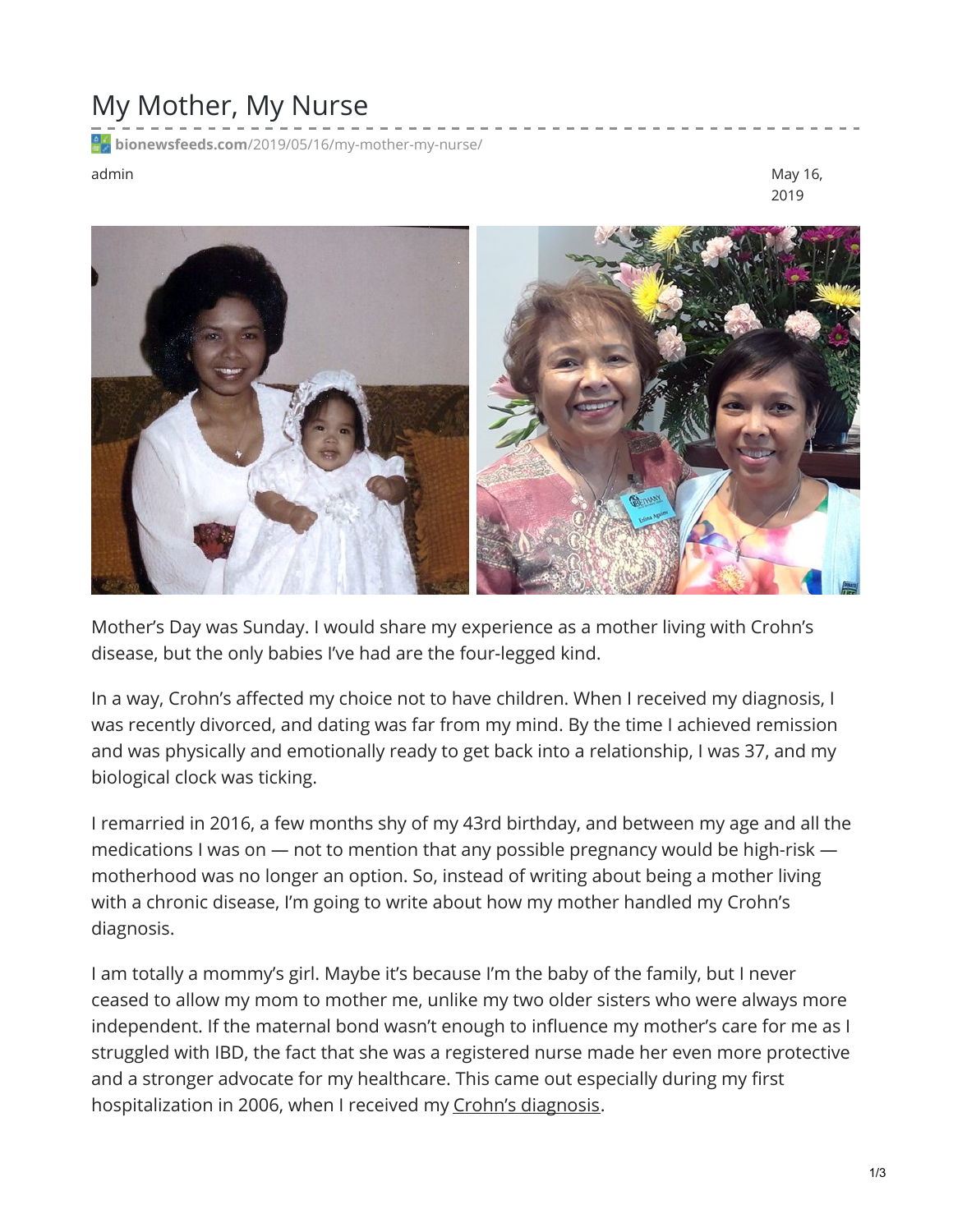When my older sister took me to the emergency room with a 103-degree fever, we decided to wait to call our parents. They lived six and a half hours away in Oklahoma City, and we didn't want them to make an unnecessary trip. Once I was admitted though, we called them, and my mom took the first flight out. By the time she arrived at the hospital, I had been moved to ICU because my blood [pressure](https://medlineplus.gov/ency/article/000668.htm) had dropped to 70/30 and I'd gone into septic shock.

I remember waking up to her telling me she was there. Then the nurse in her took over. She side-eyed the medical staff as they worked, judging their technique and offering unsolicited advice at times. As new nurses came on duty, I warned them not to be surprised or offended if my mom offered to assist. I'm sure they appreciated her help when it came time for me to use the restroom.

My mom was concerned and anxious as doctors continued running tests to determine what had caused me to become septic and so [anemic](https://www.mayoclinic.org/diseases-conditions/anemia/symptoms-causes/syc-20351360) that I required iron [infusions](https://www.healthline.com/health/iron-infusion) during my recovery. As a nurse, she made sure I received proper care and wasn't getting needless tests or treatments.

She practically had to restrain herself from grabbing the needle after watching one nurse unsuccessfully stick me three times to start a new IV site. When the prep for my first [colonoscopy](https://www.mayoclinic.org/tests-procedures/colonoscopy/about/pac-20393569) made me nauseated and caused my systolic blood [pressure](https://www.cdc.gov/bloodpressure/measure.htm) to rise above 150, my mom had it out with the nurse who insisted that my blood pressure was normal.

When I asked my mom what she remembered about my hospitalization, she said, "I had mixed emotions the first time I learned about your Crohn's diagnosis. I was sad, asking why this happened to you, but I was definitely relieved and thankful that the right modern interventions, treatment, and management would heal your problem."

Once I was released from the hospital, my dad returned to Oklahoma City, while my mom remained with me a couple more weeks. She reverted from nurse mode to mother mode, and cooked and cleaned for me so that I could rest after I went back to work half days.

Several times over the next couple of years, my mom dropped everything to come to Austin or extended a visit by a few days to care for me when my flares were severe. Sometimes, I would have to insist that she go home because she couldn't do much except watch me sleep after I came home from work. She was reluctant to leave, but eventually, she saw how well I was coping.

"Knowing your physical, psychological, emotional, and spiritual strength, the power of your faith, I knew that you would overcome this," my mom reflected. "As a nurse and a mother, I have faith in science and TLC. A mother's love is the best source of healing."

After my liver [transplant](https://www.mayoclinic.org/tests-procedures/liver-transplant/about/pac-20384842), I joked with a friend that the only reason I'm still alive is because I have a tiger [mom](https://dictionary.cambridge.org/us/dictionary/english/tiger-mother) — I couldn't disappoint her by dying before she did. While there may be a